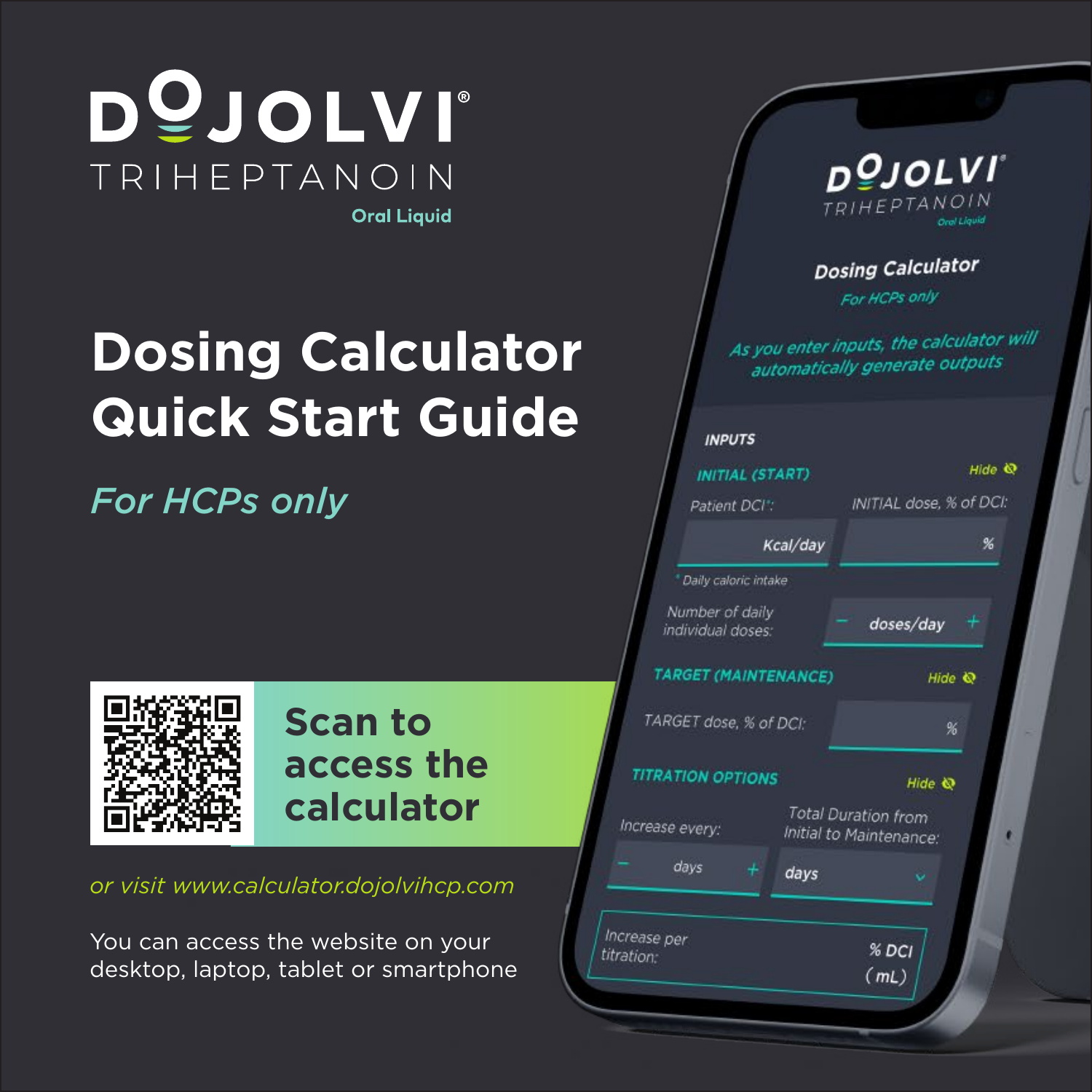

### **Dosing Calculator**

*For HCPs only*

**Oral Liquid** 



desktop, laptop, tablet or smartphone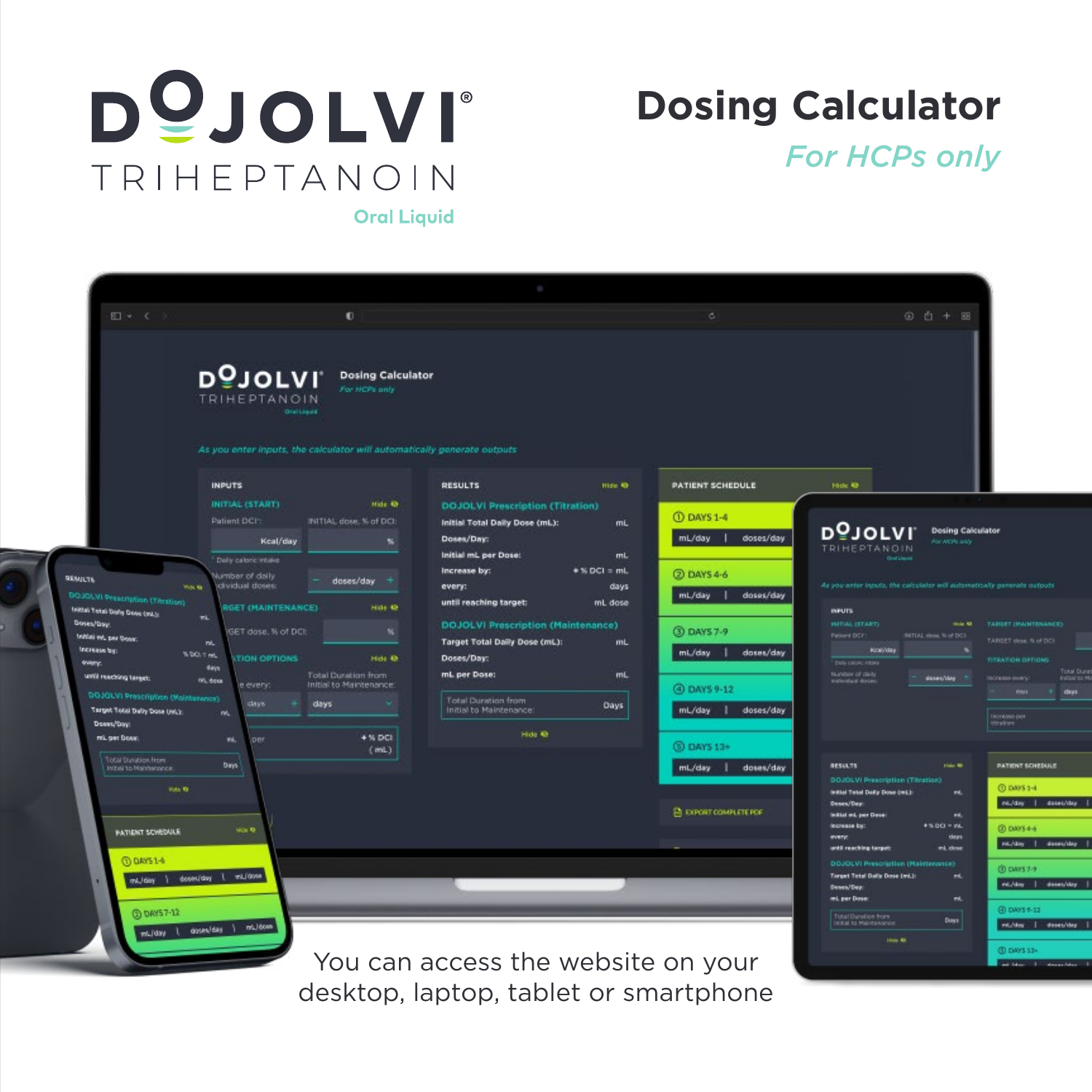#### Designed to help you calculate the DOJOLVI daily dosing schedule for your patients.

- Works for all patients ready to start DOJOLVI
- Calculates:
	- $\circ$  initial dose  $\circ$  target dose  $\circ$  titration doses
- Exports a PDF:
	- *for your files* showing all inputs, outputs and a patient schedule
	- *for your patient* with mL/dose and daily dose schedule for entire titration period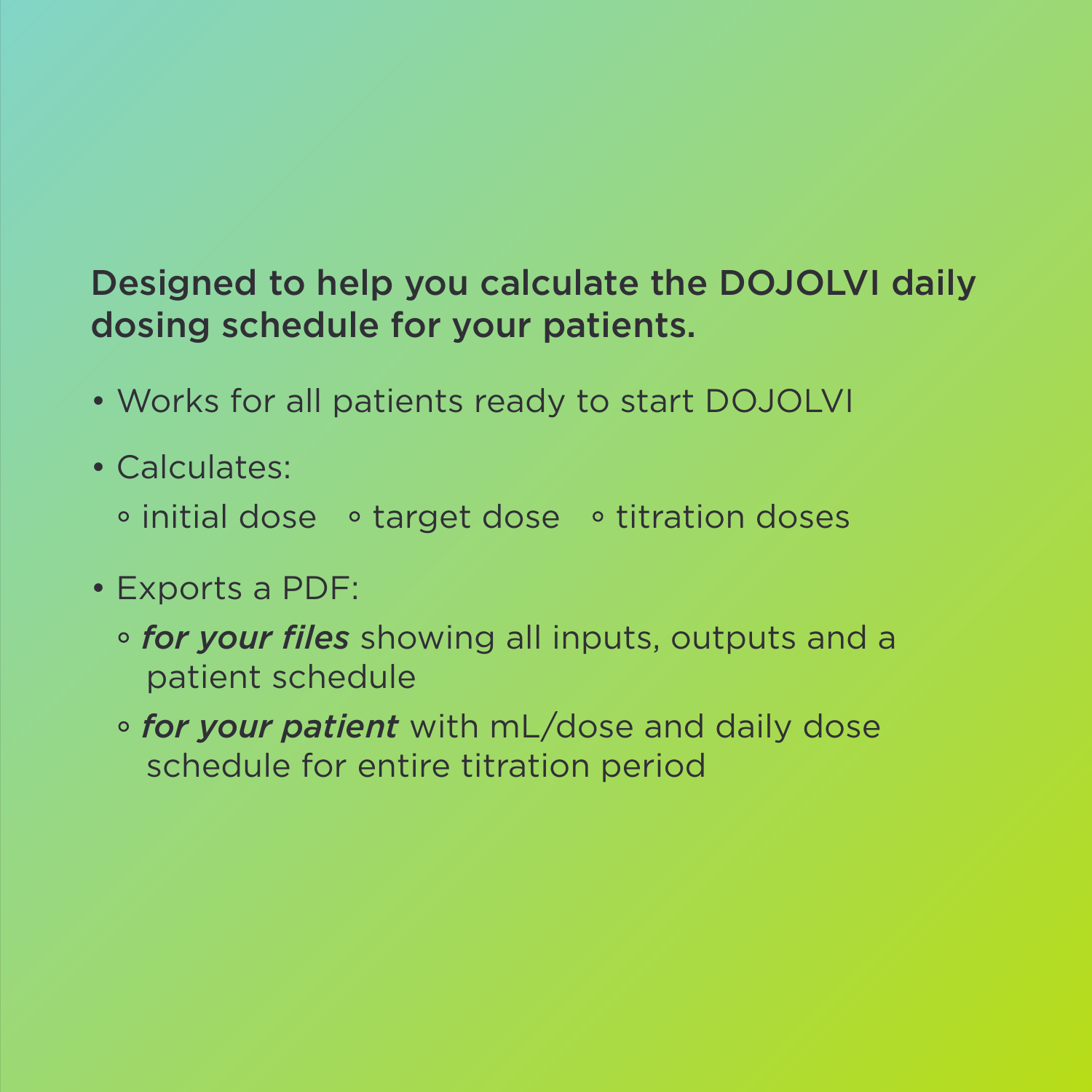#### **1. Select your patient type**



#### *It is best to review this guide while using the calculator*

You will be asked to confirm you are a Healthcare Professional before using

**a**

Patient type selection

**b** Relevant dosing recommendations provided from the Prescribing Information (PI) Full PI available for review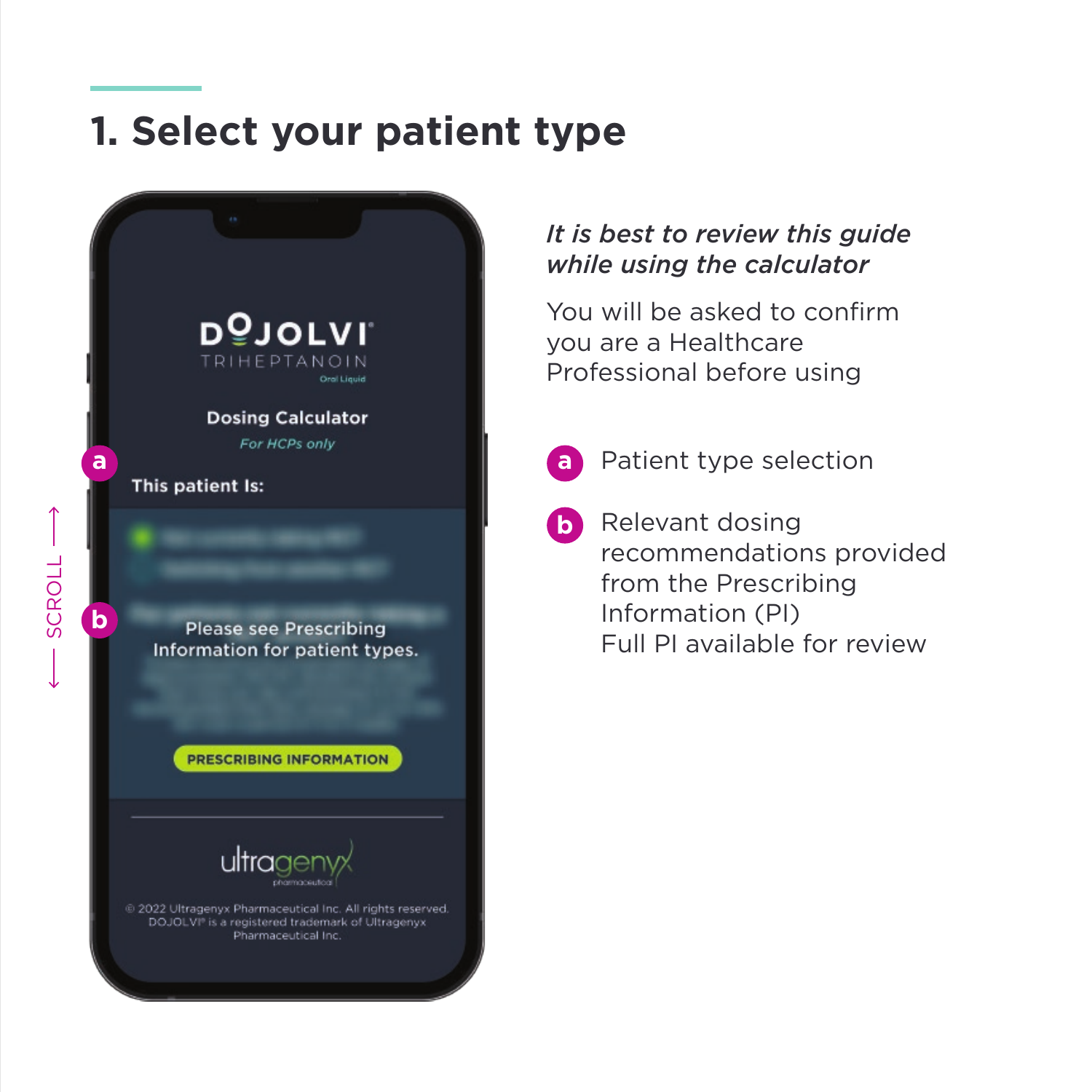## **2. Enter the values for dosing information**

|   | D일JOLVI<br>TRIHEPTAN<br><b>Dosing Calculator</b><br>For HCPs only<br>As you enter inputs, the calculator will<br>automatically generate outputs | Oral Liquid                                     |   |                                                                            |
|---|-------------------------------------------------------------------------------------------------------------------------------------------------|-------------------------------------------------|---|----------------------------------------------------------------------------|
|   | <b>INPUTS</b><br><b>INITIAL (START)</b><br>Patient DCI+:                                                                                        | Hide <sup>®</sup><br>INITIAL dose, % of DCI:    |   | Show/Hide buttons to<br>open/close sections                                |
| C | Kcal/day                                                                                                                                        | %                                               | d | C DCI (daily caloric intake)                                               |
|   | * Daily caloric intake<br>Number of daily<br>individual doses:                                                                                  | doses/day                                       | e | d INITIAL dose, % of DCI                                                   |
|   | <b>TARGET (MAINTENANCE)</b>                                                                                                                     | Hide <sup>O</sup>                               |   | e Number of doses per day                                                  |
|   | TARGET dose, % of DCI:                                                                                                                          | %                                               |   | TARGET dose, % of DCI                                                      |
|   | <b>TITRATION OPTIONS</b>                                                                                                                        | Hide <sup>O</sup><br><b>Total Duration from</b> |   | Increase every # days                                                      |
| g | Increase every:<br>days<br>÷                                                                                                                    | Initial to Maintenance:<br>days                 | h | <b>h</b> Total duration (multiples of the #<br>of days selected in part g) |
|   | Increase per<br>titration:                                                                                                                      | % DCI<br>(mL)                                   |   | Calculates in real time<br>based on inputs above                           |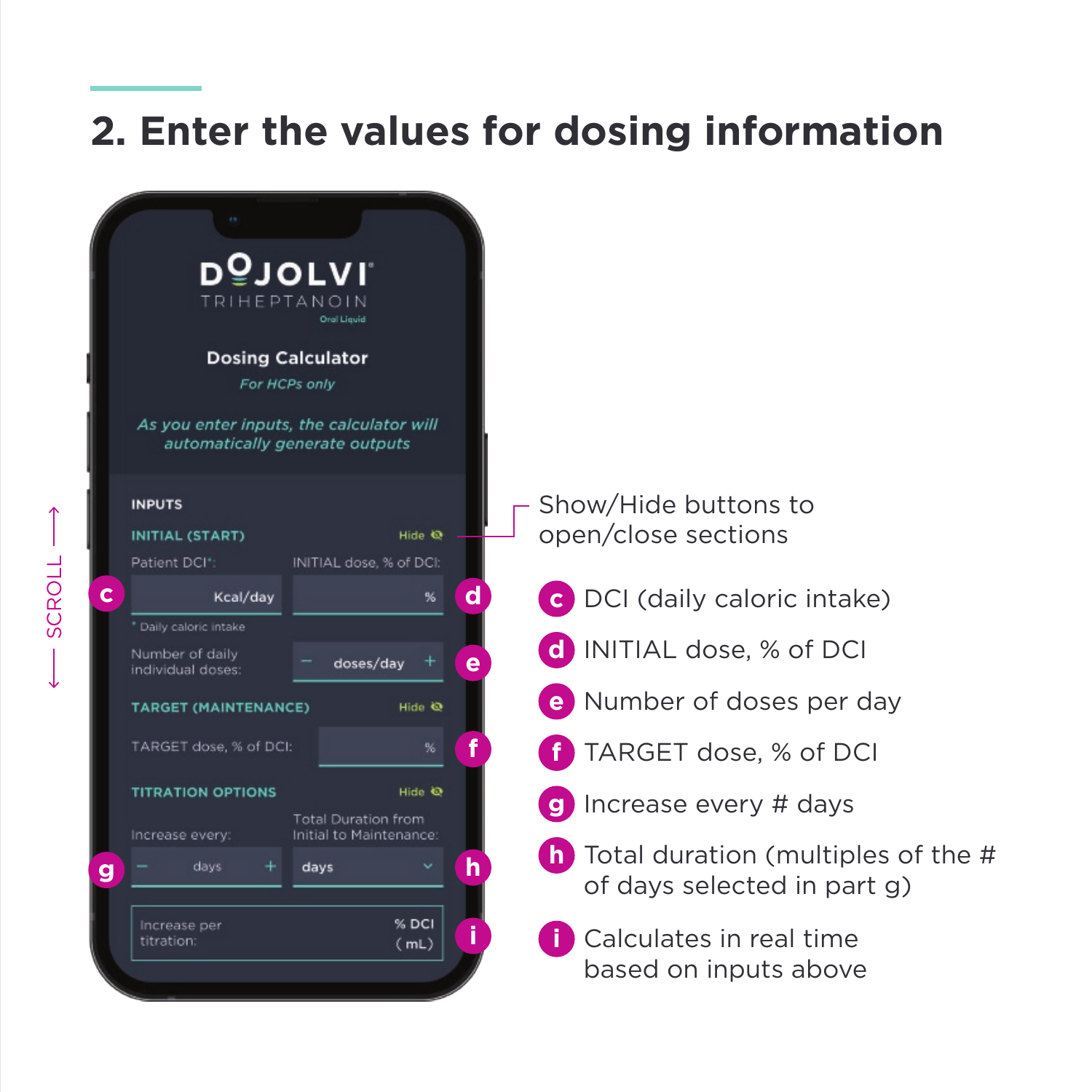#### **3. Review results and patient schedule**

| <b>RESULTS</b>                                        | Hide $Q$      |  |  |
|-------------------------------------------------------|---------------|--|--|
| <b>DOJOLVI Prescription (Titration)</b>               |               |  |  |
| Initial Total Daily Dose (mL):                        | mL            |  |  |
| Doses/Day:                                            |               |  |  |
| Initial mL per Dose:                                  | mL            |  |  |
| Increase by:                                          | $% DCI = mL$  |  |  |
| every:                                                | days          |  |  |
| until reaching target:                                | mL dose       |  |  |
| <b>DOJOLVI Prescription (Maintenance)</b>             |               |  |  |
| <b>Target Total Daily Dose (mL):</b>                  | mL            |  |  |
| Doses/Day:                                            |               |  |  |
| mL per Dose:                                          | mL            |  |  |
| <b>Total Duration from</b><br>Initial to Maintenance: | Days          |  |  |
| Hide <a></a>                                          |               |  |  |
|                                                       |               |  |  |
| <b>PATIENT SCHEDULE</b>                               | Hide Q        |  |  |
| 1. DAYS 1-6                                           |               |  |  |
| I<br>mL/day<br>doses/day                              | L<br>mL/dose  |  |  |
| 2 DAYS 7-12                                           |               |  |  |
| I<br>mL/day<br>doses/day                              | I.<br>mL/dose |  |  |
|                                                       |               |  |  |
|                                                       |               |  |  |
|                                                       |               |  |  |

**P** Results section will populate in real time as you enter inputs



Patient schedule shows relevant information for your patient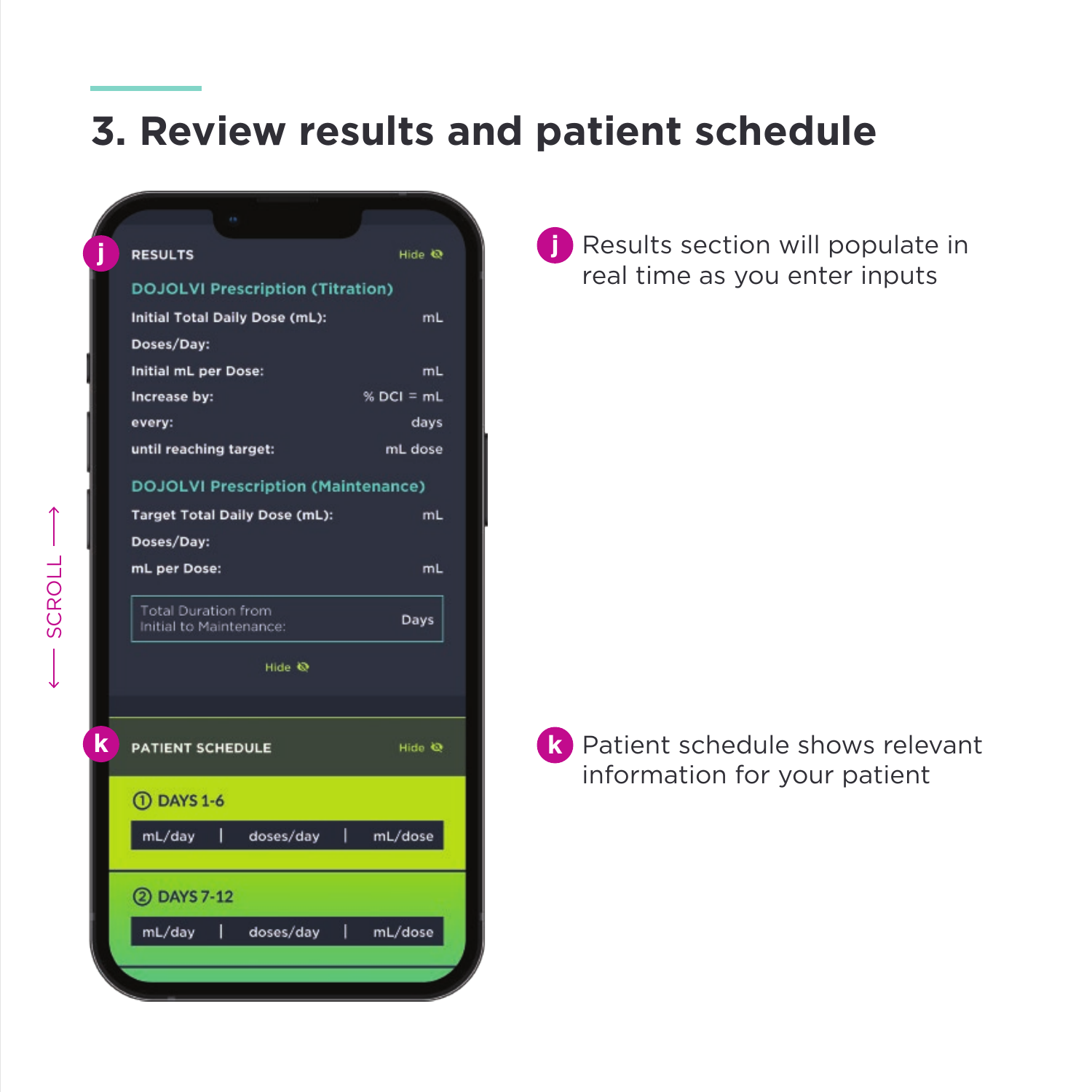#### **4. Download and share results**



**l** Complete PDF of all inputs, outputs and the patient schedule *for your files*

Patient schedule PDF **m** *for your patient* (you can handwrite or type notes and a daily dose schedule)